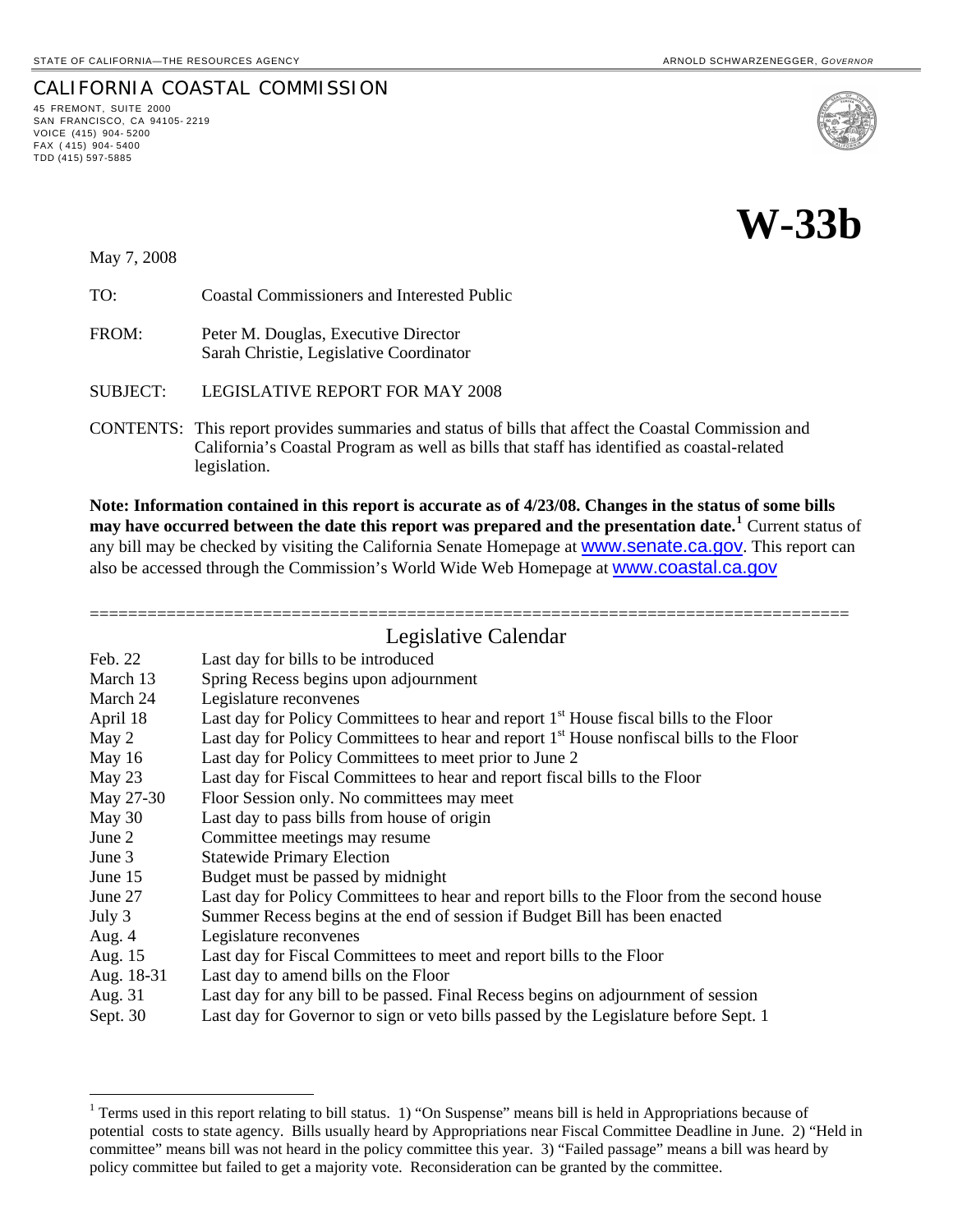# **PRIORITY LEGISLATION**

#### **AB 837 (Levine) Oil and gas leases**

This bill would prohibit the State Lands Commission (SLC) from issuing any new leases or lease extensions for the extraction of oil and gas from existing platforms in the Santa Barbara Channel, unless the SLC determines that issuing or extending a lease would not result in spillage or seepage of oil, or destruction of aesthetic values. The practical effect of this legislation is precluding future slant drilling from Platform Holly.

| Introduced    | 02/22/07               |
|---------------|------------------------|
| Last Amended  | 09/07/07               |
| <b>Status</b> | Senate NR&W Committee. |

#### **AB 1066 (Laird) Coastal resources; local coastal planning**

This bill would require the Governor's Office of Planning and Research (OPR) to develop guidelines, in consultation with the Coastal Commission, relating to planning for sea level rise for local governments to use when updating their general plans. The bill would require the Ocean Protection Council to convene and interagency task force, which would include the Coastal Commission, to gather existing information on sea level rise projections to inform the OPR guidelines.

| Introduced    | 02/23/07                                        |
|---------------|-------------------------------------------------|
| Last Amended  | 07/03/07                                        |
| <b>Status</b> | Senate Appropriations Committee, Suspense File. |

#### **AB 1074 (Houston) California State Conservation Permit**

This bill would require the Secretary of the Resources Agency to establish the California State Conservation Permit, with a permit specific to each of the 7 regions of the Department of Fish and Game. The permit would apply to projects by private landowners to implement conservation measures that enhance and restore wildlife habitat, improve water quality and quantity, or protect endangered or threatened species; that complies with the Natural Resources Conservation Service's Conservation Practice Standards and Specifications; and that uses funds from specified federal programs.

| Introduced    | 02/23/07                                      |
|---------------|-----------------------------------------------|
| Last Amended  | 05/08/07                                      |
| <b>Status</b> | Senate Natural Resources and Water Committee. |

#### **AB 1338 (Huffman) Public resources: local coastal programs: nonpoint source pollution**

This bill would require local governments to include an element on reducing nonpoint source pollution, when preparing or amending an LCP for Commission certification.

| <b>Commission Position Support</b> |                                               |
|------------------------------------|-----------------------------------------------|
| <b>Status</b>                      | Senate Natural Resources and Water Committee. |
| Last Amended                       | 08/21/07                                      |
| Introduced                         | 02/23/07                                      |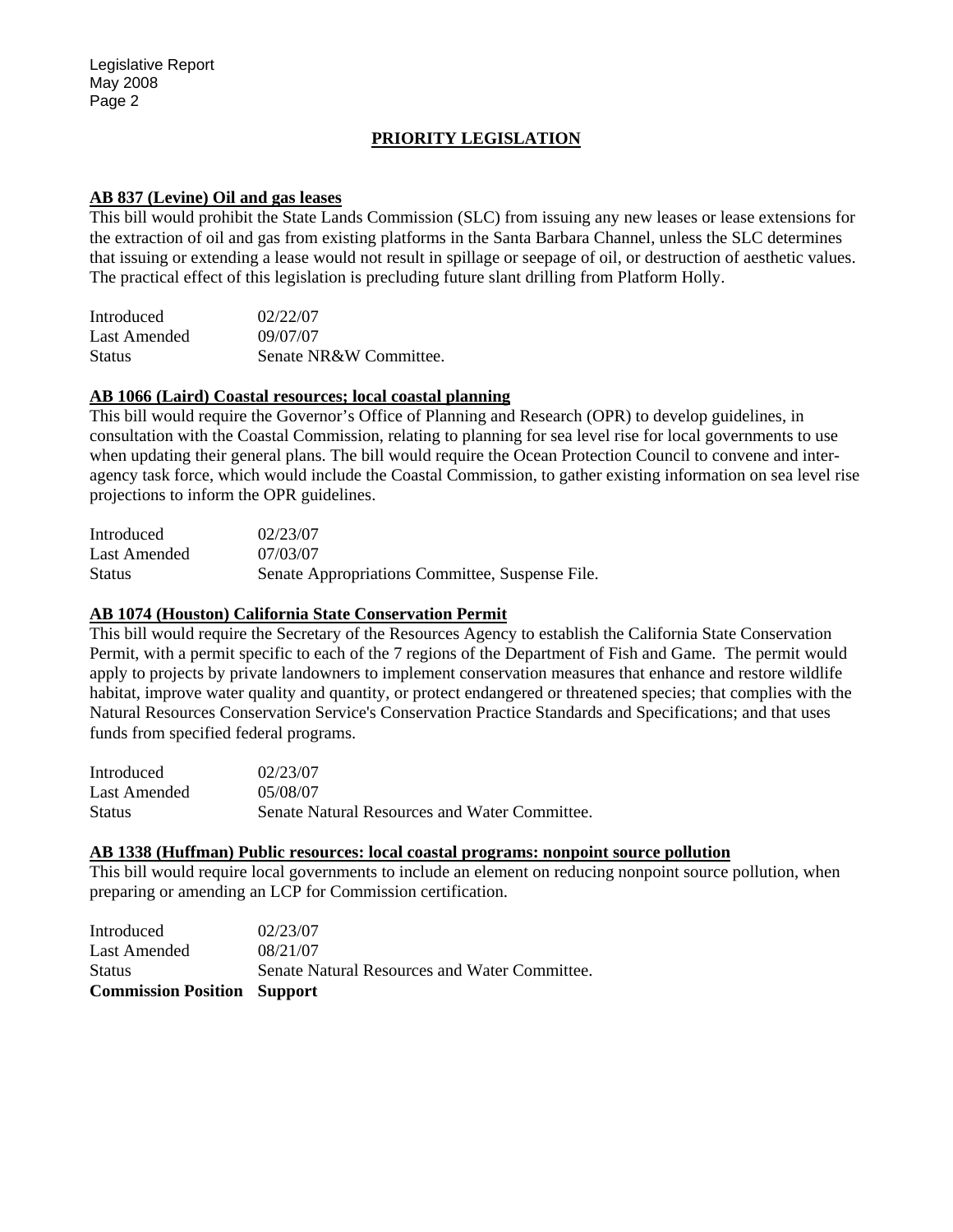# **AB 1776 (Devore) Energy: nuclear powerplants**

This bill would repeal the current prohibition against building new nuclear power facilities in the state. This bill would allow new nuclear power facilities to be built, providing they are not located in active seismic areas. This bill would prohibit new nuclear power facilities with ocean outfalls for once-through-cooling within 5 miles of a designated Area of Special Biological Significance (ASBS). This bill would require the Energy Commission to consider dry-cask storage as an appropriate method of storage for radioactive nuclear waste.

| Introduced    | 01/14/08                                              |
|---------------|-------------------------------------------------------|
| Last Amended  | 02/19/08                                              |
| <b>Status</b> | Failed Passage, Assembly Natural Resources Committee. |

## **AB 1850 (DeVore) Office of public-private partnerships**

This bill would create the office of public-private partnerships within the Office of the Governor. The purpose would be to facilitate public-private partnerships for the construction and maintenance of state infrastructure.

| Introduced    | 01/29/08                                                     |
|---------------|--------------------------------------------------------------|
| <b>Status</b> | Failed Passage, Assembly Business and Professions Committee. |

## **AB 1991 (Mullin) Subdivisions: tentative maps**

This bill would implement the terms of a negotiated settlement agreement between the City of Half Moon Bay and the owners of the Beachwood Subdivision. The terms of the settlement allow the development of 129 homes on 37 acres in Half Moon Bay, exclude the subject properties from the coastal zone and the Coastal Act, as well as CEQA, Porter Cologne, and the Fish and Game code.

| Introduced                        | 02/14/08                                                  |
|-----------------------------------|-----------------------------------------------------------|
| Last Amended                      | 04/21/08                                                  |
| <b>Status</b>                     | Assembly Local Government Committee, Hearing set, 4/30/08 |
| <b>Commission Position Oppose</b> |                                                           |

### **AB 2013 (Krekorian) New construction: water-permeable pavement**

This bill would authorize and encourage the use of semi-permeable for paved surfaces in new construction.

| Introduced    | 02/15/08                                 |
|---------------|------------------------------------------|
| Last Amended  | 04/22/08                                 |
| <b>Status</b> | <b>Assembly Appropriations Committee</b> |

# **AB 2031 (Hancock) Oil spill prevention and response**

This bill would amend the Lempert-Keene Oil Spill Prevention and Response Act to require the OSPR administrator to train and certify a local emergency responder designated as a "local spill response manager" by a local government with jurisdiction over or directly adjacent to marine waters. The bill would require the administrator to authorize a local spill response manager to train and certify volunteers to work under his or her direction. This bill would require the OSPR administrator to offer grants to a local governments with jurisdiction over or directly adjacent to marine waters to provide oil spill response and cleanup equipment. This bill would also require the Office of Emergency Services to notify appropriate local government agencies when an oil spill has occurred.

| Introduced    | 02/15/07                           |
|---------------|------------------------------------|
| <b>Status</b> | Assembly Appropriations Committee. |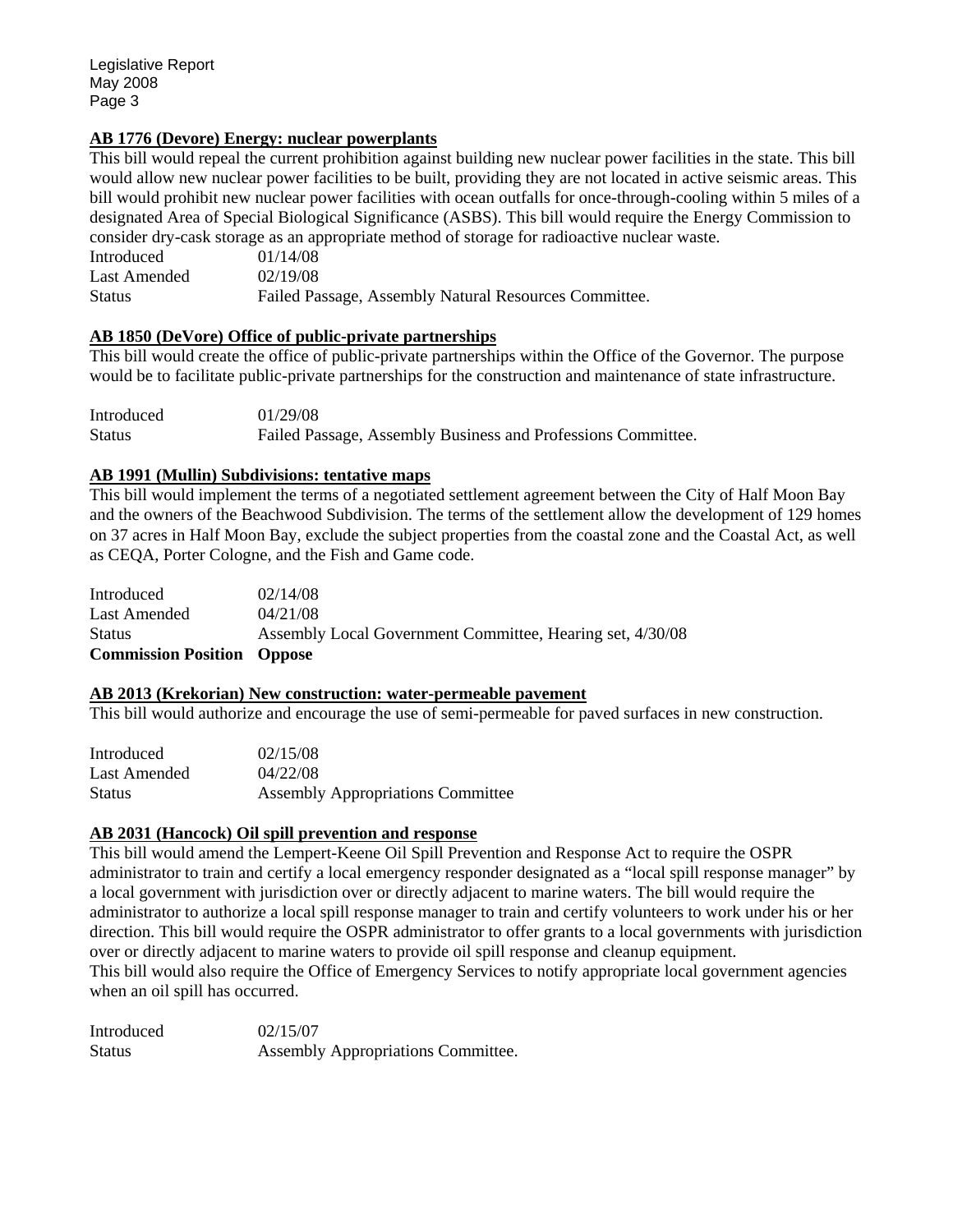# **AB 2032 (Hancock) Oil spill prevention and response**

This bill would amend the Lempert-Keene Oil Spill Prevention and Response Act to regulate any vessel that carries oil in a single tank with a capacity of greater than 50,000 gallons. The bill would increase the limit on the Oil Spill Response Trust Fund, which is funded through a uniform fee on specified vessels, from \$109,750,000 to \$200,000,000 adjusted annually for inflation.

| Introduced | 02/23/07                                 |
|------------|------------------------------------------|
| Status     | <b>Assembly Appropriations Committee</b> |

# **AB 2935 (Huffman) Oil spill prevention and response**

This bill would require the OSPR administrator to develop an annual review process for updating oils spill contingency plans to incorporate "best achievable protections" technologies and practices; create a searchable online data base of information pertaining to Oil Spill Response Organizations (OSROs); require the Director of Fish and Game to close certain fisheries in the event of an oil spill.

| Introduced    | 02/22/08                                 |
|---------------|------------------------------------------|
| Last Amended  | 04/21/08                                 |
| <b>Status</b> | <b>Assembly Appropriations Committee</b> |

## **AJR 49 (Nava) California gray whales: assessment: protected**

This measure would request the United States Congress and the President of the United States to direct the National Marine Fisheries Service to undertake an immediate, comprehensive assessment of the California gray whale population. It would also request the California Fish and Game Commission to add the California gray whale to the State Endangered Species List, if warranted by the comprehensive, scientific assessment.

| <b>Commission position Support</b> |                                              |
|------------------------------------|----------------------------------------------|
| Status                             | Assembly Water Parks and Wildlife Committee. |
| Last Amended                       | 04/21/08                                     |
| Introduced                         | 02/28/08                                     |

### **SB 242 (Torlakson) Claims against the state**

This bill would appropriate \$493,342.76 from the General Fund to the Dept. of Justice for payment of specified claims against the state, including a judgment of \$64,530 against the Coastal Commission in the case of Habitat for Hollywood Beach v. California Coastal Commission.

| Introduced    | 02/14/07             |
|---------------|----------------------|
| Last Amended  | 01/29/08             |
| <b>Status</b> | <b>Assembly Desk</b> |

### **SB 375 (Steinberg) Transportation planning: travel demand models**

This bill would require the California Transportation Commission to develop regional transportation models for regional transportation agencies to incorporate into their transportation plans. This bill would set standards for evaluating projects eligible for state funding according to their consistency with these plans, and other "sustainable community" guideline. This bill would create CEQA exemptions for certain projects that are consistent with General Plan policies, provided those general plans have been updated in accordance with the provisions of the models and guidelines contained in the bill.

| Introduced    | 02/21/07                                 |
|---------------|------------------------------------------|
| Last Amended  | 03/24/08                                 |
| <b>Status</b> | <b>Assembly Appropriations Committee</b> |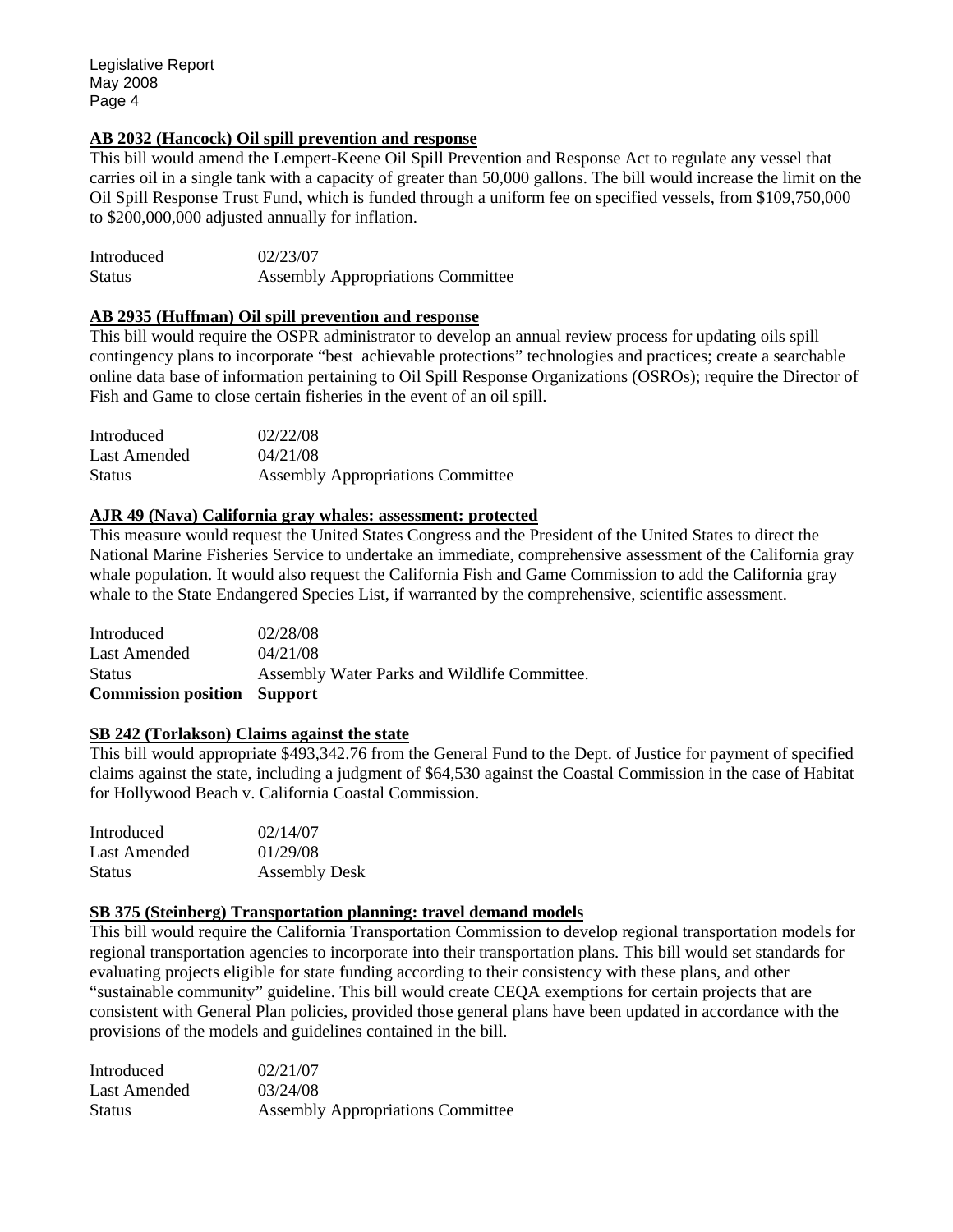## **SB 412 (Simitian) State Energy Resources Conservation and Development Commission: LNG terminals**

This bill would require the CEC to conduct an LNG Needs Assessment Study to be completed by November 1, 2008. The study shall include an assessment of future demand and supply, as well as a determination whether it is feasible to meet California's future natural gas needs without construction LNG terminals. It directs the CEC, in consultation with state and federal agencies (including CCC) to evaluate any proposed LNG project.

| <b>Commission Position Support</b> |
|------------------------------------|
| Senate Rules Committee.            |
| 08/20/07                           |
| 02/21/07                           |
|                                    |

### **SB 821 (Kuehl) Land use: water supply planning**

This bill would require the California Research Bureau, by July 1, 2008, to provide a report to the Legislature covering the 2004, 2005, and 2006 calendar years that includes information relating to how existing water subdivision planning law is addressing the provision of adequate water supplies for proposed residential developments.

| Introduced    | 02/23/07                           |
|---------------|------------------------------------|
| Last Amended  | 05/01/07                           |
| <b>Status</b> | Assembly Appropriations Committee. |

## **SB 965 (Lowenthal) Ports: navigation systems**

This bill would establish the California Physical Oceanographic Real Time System (CalPORTS) of integrated marine sensors that provide critical information on tides, winds, currents, salinity, water and air temperatures for the purpose of safe navigation and the prevention of vessel collisions and oils spills. This bill would amend the Lempert-Keene-Seastrand Oil Spill Prevention Act to authorize the Legislature to appropriate funds from the Oil spill Prevention and Administration Fund for the purpose of hiring staff and purchasing equipment to administer the CalPORTS program, in cooperation with and building on the existing PORTS program administered by NOAA/NOS.

| Introduced    | 02/23/07                         |
|---------------|----------------------------------|
| Last Amended  | 01/16/08                         |
| <b>Status</b> | Senate Appropriations Committee. |

# **SB 1056 (Migden) Oil spill prevention and response**

This bill would amend the Lempert-Keene-Seastrand Oil Spill Prevention and Response Act to require the Office of Emergency Services to notify the Bay conservation and Development Commission (BCDC), and the counties of Alameda, Contra Costa, Marin, Napa, San Mateo, Santa Clara, Solano, and Sonoma, and the City and County of San Francisco of any oil spill occurring within the jurisdiction of (BCDC). It also sets standards for response time at 2 hours or less, and requires the state to reimburse local jurisdictions for associated costs.

| Introduced    | 01/07/08                         |
|---------------|----------------------------------|
| Last Amended  | 04/02/08                         |
| <b>Status</b> | Senate Appropriations Committee. |

# **SB 1185 (Lowenthal) Land divisions: tract maps**

This bill would extend by 24 months the life of any vesting tentative tract map that has not expired by the date that this bill takes effect.

| <b>Introduced</b> | 02/12/08                         |
|-------------------|----------------------------------|
| Last Amended      | 03/24/08                         |
| <b>Status</b>     | Senate Appropriations Committee. |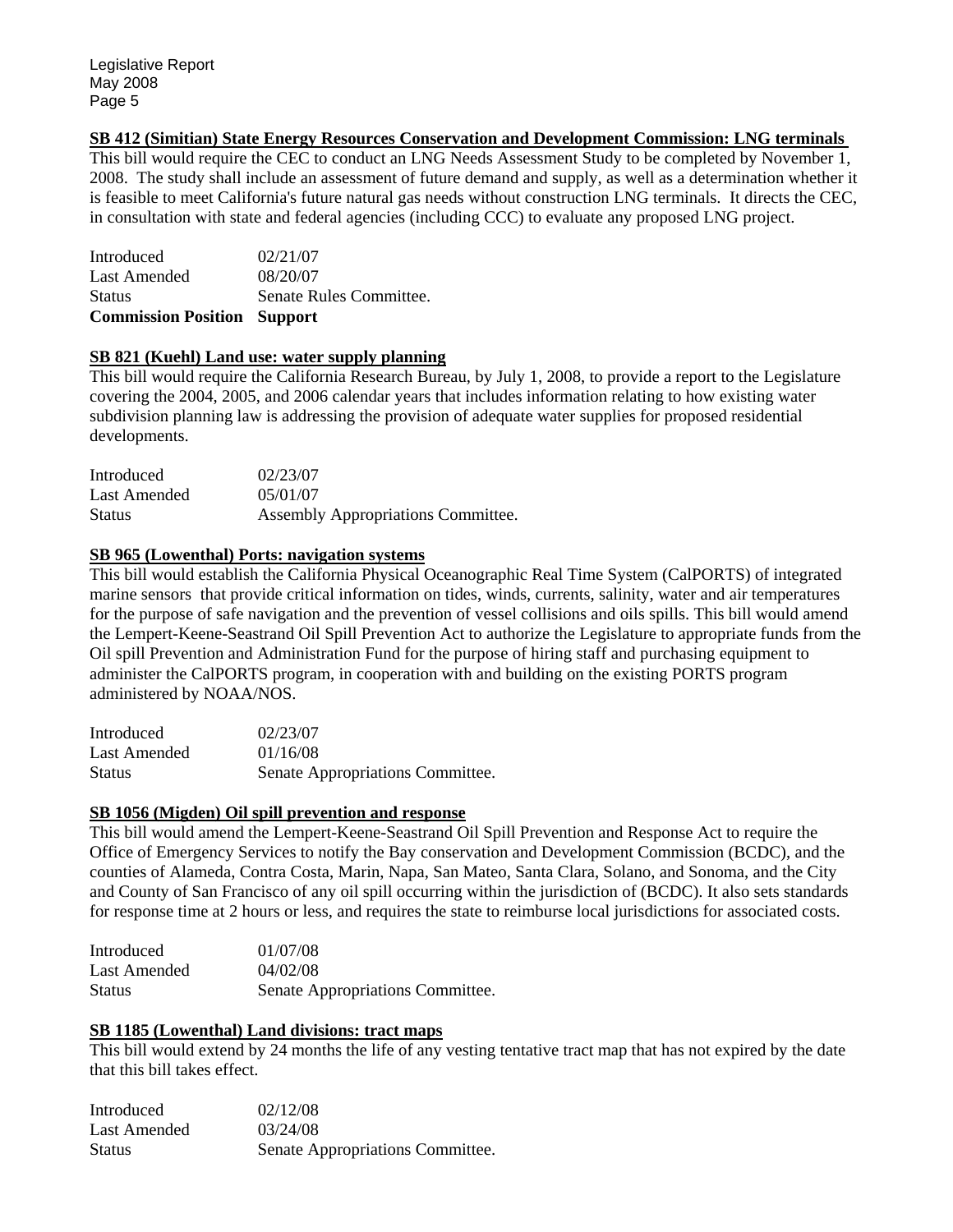Legislative Report May 2008 Page 6

#### **SB 1295 (Ducheny)**

This bill would amend Section 30625(a) require the Coastal Commissioners to provide written comments to a local government in order to appeal a coastal development permit.

| Introduced    | 02/19/08                                            |
|---------------|-----------------------------------------------------|
| Last Amended  | 04/02/08                                            |
| <b>Status</b> | Failed Passage, Senate Natural Resources Committee. |

## **SB 1473 (Calderon) Building standards; green building**

This bill would require local governments to charge a minimum fee for processing applications for "sustainable" or "green" building projects. Ninety percent of this fee would go to the California Building Standards Commission. Funds would be used by the Commission to create, adopt and update green building standards, and promote public education.

| Introduced    | 02/21/08                         |
|---------------|----------------------------------|
| Last Amended  | 04/21/08                         |
| <b>Status</b> | Senate Appropriations Committee. |

### **SB 1618 (Hollingsworth) Public resources: defensible space**

This bill would add Section 20253.5 to the Public Resources Code to declare that vegetative clearance of up to 300 feet around any structure is consistent with Coastal Act if the clearance is proposed in the local land use authority has an NCCP approved by the Department of Fish and Game, or if the local land use authority has obtained an incidental take permit for a federally listed threatened or endangered species or a candidate species under the California Endangered Species Act, or if more than 50% of the land in the county in which the project is located is owned by the federal government.

| Introduced | 02/22/08                                                  |
|------------|-----------------------------------------------------------|
| Status     | <b>Failed Passage, Senate Natural Resources Committee</b> |

#### **SB 2911 (Wolk) Oil spill prevention and response: wildlife contamination**

This bill would make funding available to the oiled wildlife care network, upon appropriation by the Legislature, from the Oil Spill Prevention and Administration Fund. This bill would also require the OSPR Administrator to expand and enhance the funding, activities and capabilities of the oiled wildlife care network.

| Introduced    | 02/22/08                               |
|---------------|----------------------------------------|
| Last Amended  | 03/25/08                               |
| <b>Status</b> | <b>Senate Appropriations Committee</b> |

### **SCR 71 (Yee)**

This resolution would designate a portion of State Highway 1 in San Mateo County as Tom Lantos Tunnel at Devil's Slide. The resolution would also request Caltrans, upon receiving adequate funding in the form of private donations, to erect signs to that effect.

| Introduced | 01/23/08       |
|------------|----------------|
| Status     | Assembly Desk. |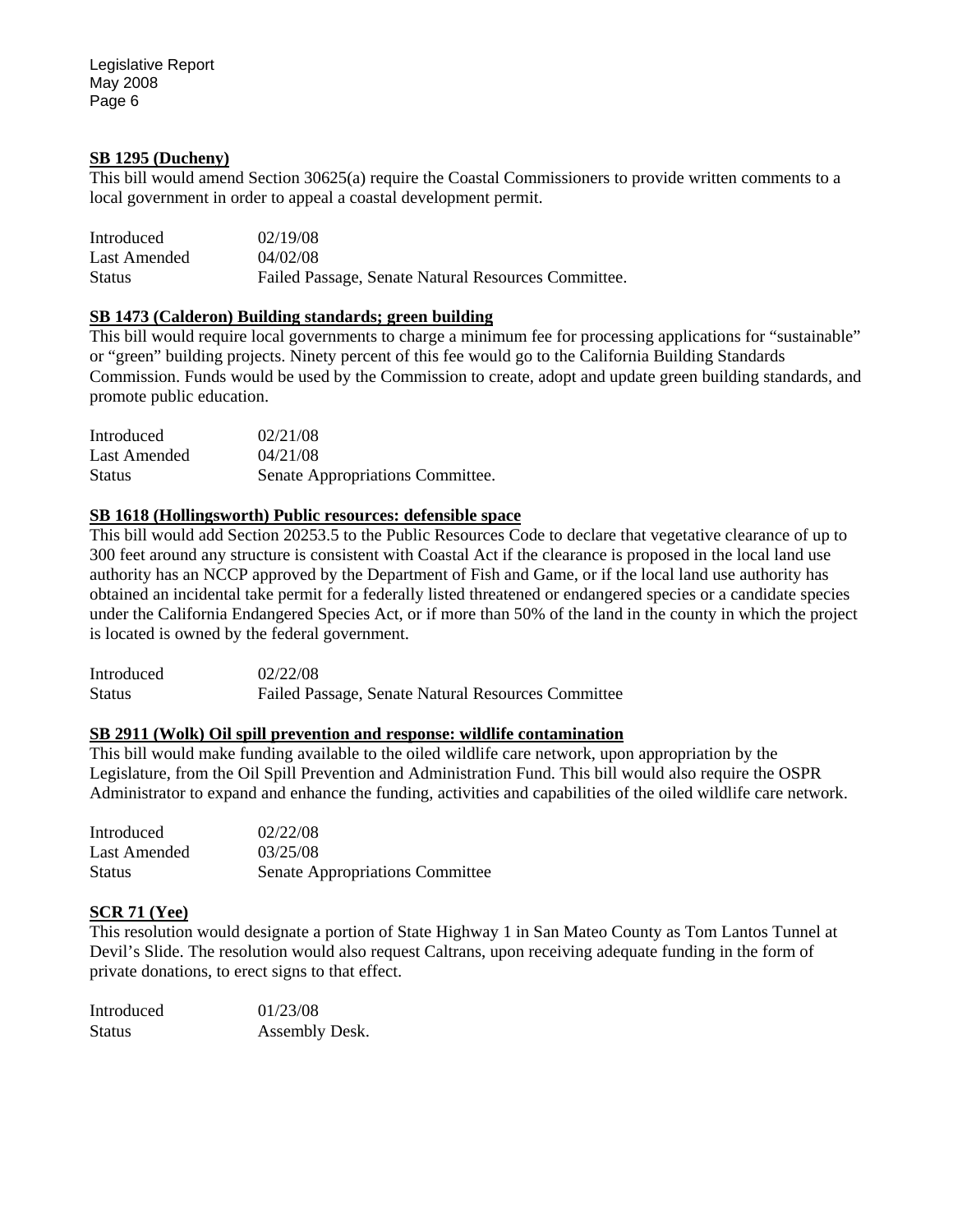Legislative Report May 2008 Page 7

#### **SCR 85 (Kuehl) Pacific bluefin tuna**

This resolution would seek the assistance of the Governor, the Fish and Game Commission, the Department of Fish and Game and the Ocean Protection Council, NMFS, NOAA, PRFMC and other agencies and organizations to cooperate in a robust stock assessment an international effort to enforce catch limits and combat illegal, unreported and unregulated overfishing of bluefin tuna in the Exclusive Economic Zone.

Introduced 02/26/08 Last Amended 04/02/08 Status Senate Appropriations Committee **Commission Position Recommend Support, analysis attached**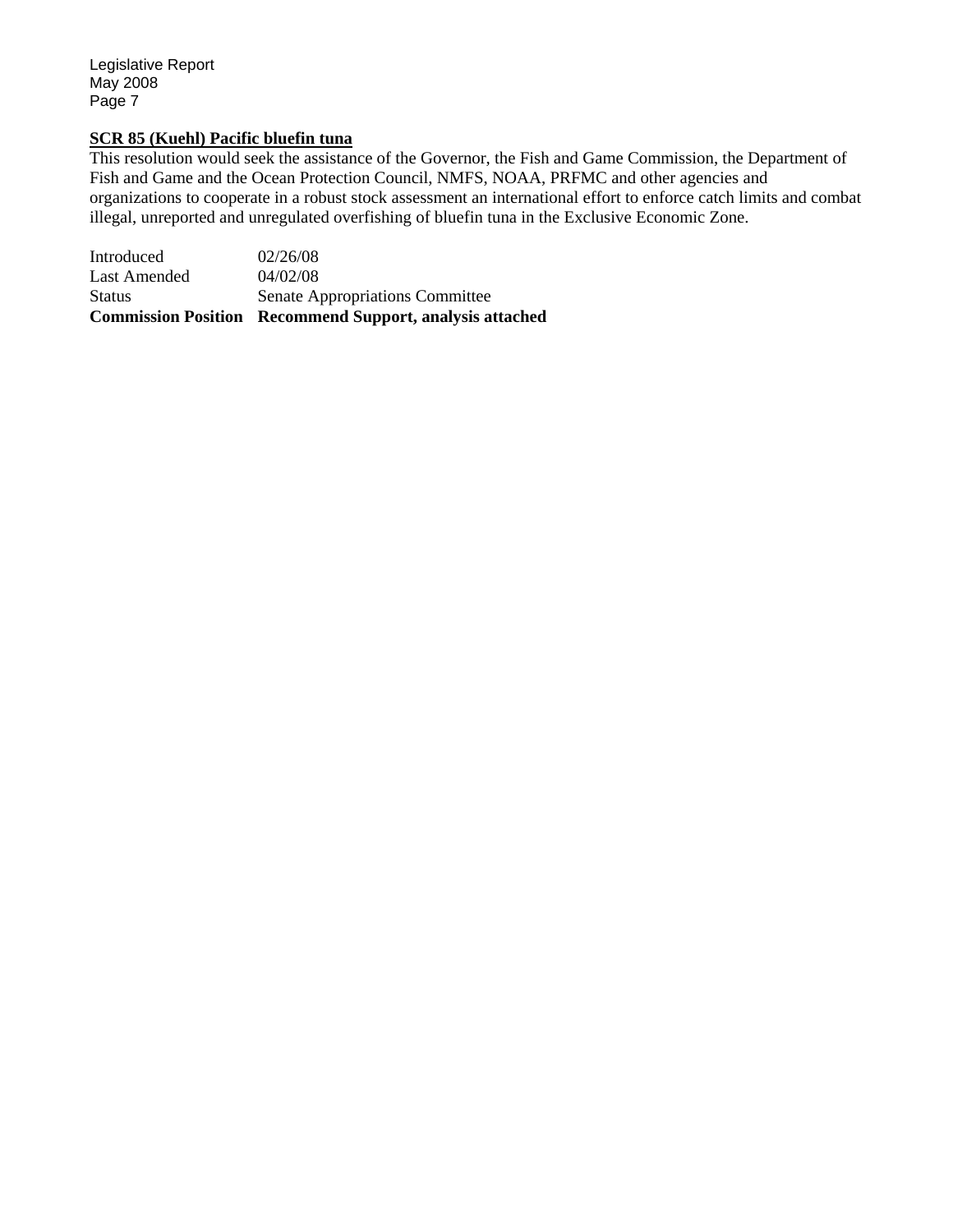### CALIFORNIA COASTAL COMMISSION

45 FREMONT, SUITE 2000 SAN FRANCISCO, CA 94105- 2219 VOICE (415) 904- 5200 FAX ( 415) 904- 5400 TDD (415) 597-5885



**BILL ANALYSIS SCR 85 (Kuehl)**  As amended, April 2, 2008

### **SUMMARY**

SCR 85 would call upon the Governor, Fish and Game Commission, Ocean Protection Council, National Marine Fisheries Service (NMFS), National Oceanic and Atmospheric Association (NOAA), the Inter-American Tropical Tuna Commission and the Western and Central Pacific Fisheries Council to work with the Pacific Regional Fishery Management Council to undertake a comprehensive stock assessment for the purpose of enhancing conservation efforts, and to address the unreported, illegal take of bluefin tuna.

## **PURPOSE OF THE BILL**

The purpose of the resolution is to enhance efforts to protect and conserve bluefin tuna stocks.

#### **EXISTING LAW**

1) The Magnuson Fishery Conservation and Management Act of 1976 established the Pacific Fishery Management Council (PFMC) as one of eight regional councils that manage fisheries in US waters, from3-200 miles offshore.

2) The Fish and Game Code allows the Department of Fish and Game (DFG) to regulate fishing practices in State waters, review fishery management plans and Marine Protected Area proposals, and to seek advice from interested parties to effectively regulate emerging fisheries.

Neither the PFMC nor DFG have conservation regulations for the commercial harvest of bluefin tuna. While Pacific bluefin tuna is identified as a managed species under the PFMC's highly migratory species fishery management plan, there are no commercial catch limits, and all permits (issued by NMFS) are "open access," meaning there is no cap on the number of permits issued, nor the number or tonnage of fish that can be caught. Recreational "bag limits" were adopted by PFMC in 2006.

#### **BACKGROUND**

The Pacific bluefin tuna is a highly migratory, slow-growing fish that travels thousand of miles between North America and Japan. They migrate in large schools and spawn in specific, limited areas, making the species quite vulnerable to large-scale, industrial purse-seine fishing techniques that rapidly deplete stocks. Since 1975, the Pacific bluefin population has decreased by 80%. All other bluefin tuna species are listed as endangered or critically endangered by the International Union for the Conservation of Nature. In 2007, NMFS called for a moratorium on the take of Atlantic bluefin tuna. Because it is highly prized for sushi and sashimi, as stocks plummet, the price of bluefin tuna continues to rise. Earlier this year, a single bluefin tuna sold for \$55,700 at the Tokyo Fish Market.

In addition to the wild-caught bluefin that are sold directly to fish markets, immature bluefin, typically less than 2-years old, are captured and reared in "tuna ranches" in Baja California until they reach an optimal market weight. The number and size of tuna ranches has expanded in the last 10 years. Removing young stock from the population before they have a chance to reach maturity and reproduce raises significant questions about the long-term sustainability of this fishery. The National Marine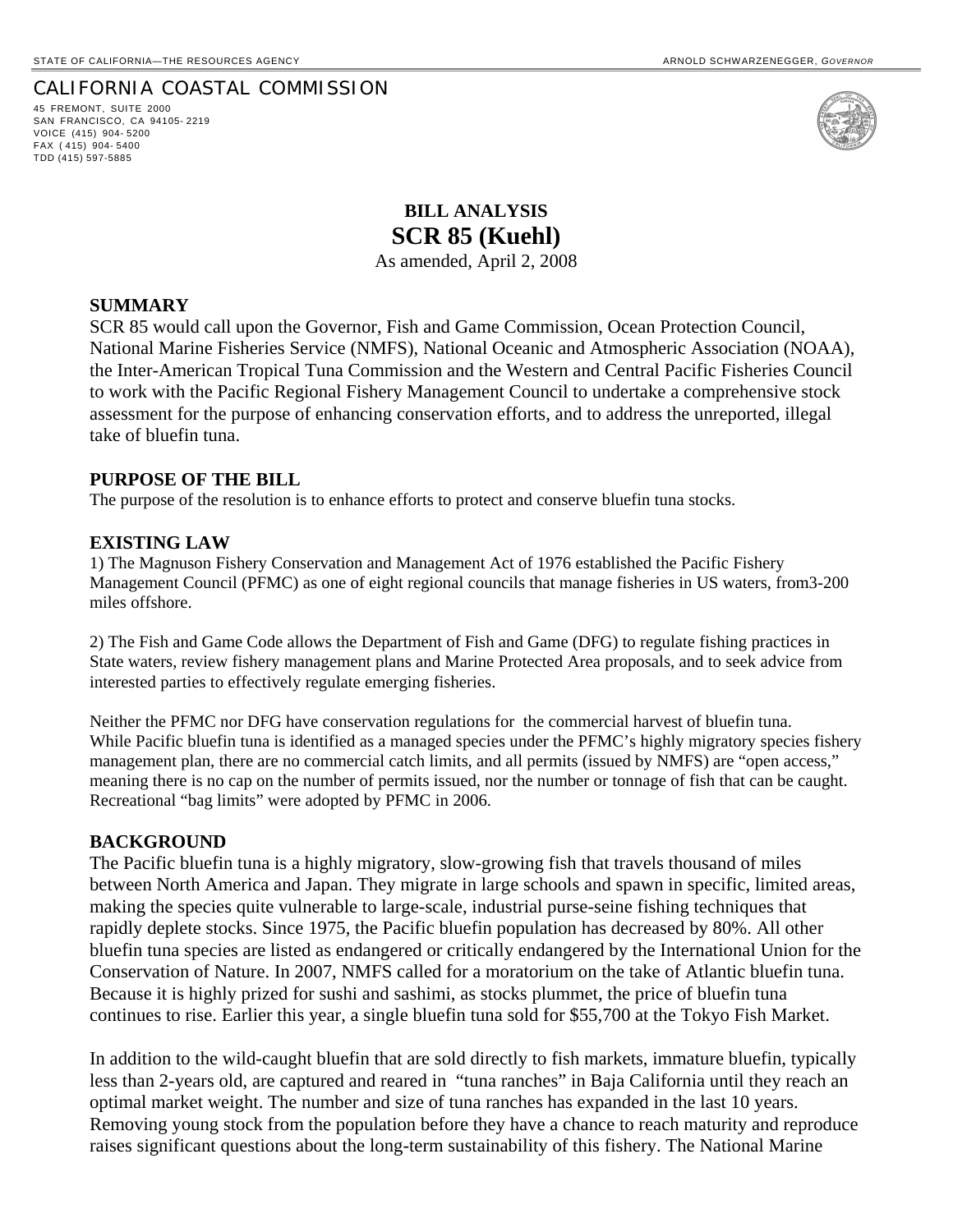Legislative Report Bill Analysis SCR 85 (Kuehl) Page 2

Fisheries Service (NMFS) issues "transshipment" permits authorizing the capture and export of live fish from California to Mexico, however, there is little or no tracking monitoring, and reporting that takes place after the permits are issued. While in each of the last four years, fishing vessels have requested and been granted transshipment permits from NMFS, the agency has not made available information on whether the permits were used and how many fish were caught.

# **LEGISLATIVE HISTORY**

None.

# **ANALYSIS**

Even with the limited amount of data available, most indications point toward a species in serious decline with respect to the Pacific bluefin. No commercially harvested species can be expected to survive such extreme market forces, particularly in the absence of a strong and rigorously enforced regulatory framework. While NMFS and DFG count "landings" for both commercial and recreational fisheries, respectively, they do not limit or otherwise regulate the actual numbers. The "open access" permits issued to licensees do not cap catch limits or tonnage, nor is there any meaningful restriction on the number of permits granted. NMFS also issues "transshipment permits" for the capture and export of live bluefin, but they do not monitor the actual catch, or at least they have not made those numbers available to the PFMC nor the public. Members of the public who have requested information have been reportedly told to file FOIA requests.

Aside from the obvious impacts to the bluefin population associated with over-fishing, their declining numbers has removed an important predator from the marine food chain. A sharp rise in the number of Humboldt squid (Dosidicus gigas), a primary prey species for bluefin, is occurring alongside the bluefin's decline. This, in turn, is putting additional pressure on the squid's preferred prey species, causing significant secondary impacts and throwing the whole food chain out of balance, as is the case whenever a keystone predator is removed from the ecosystem.

The International Scientific Committee that reviews the status of Pacific tuna species has recommended that, based on the best available science, current levels of fishing efforts should not be increased on bluefin tuna. Under the Marine Life Management Act, California is directed to take a precautionary approach towards fisheries management. As a participant at the Regional Fishery Management Council and in international regulatory processes, California should be advocating a precautionary approach consistent with its general policies, particularly in light of the absence of a full stock assessment for these fish.

Clearly, the state has an interest in conserving the Pacific bluefin stock, and has an important role to play with respect to federal regulatory agencies. SCR 85 sets forth a plan of action for the state to coordinate within its own departments, and actively engage with federal agencies and other stakeholders to halt illegal, unreported fishing activities, undertake a robust stock assessment, and impose (and enforce) catch limits for Pacific bluefin in the US Exclusive Economic Zone.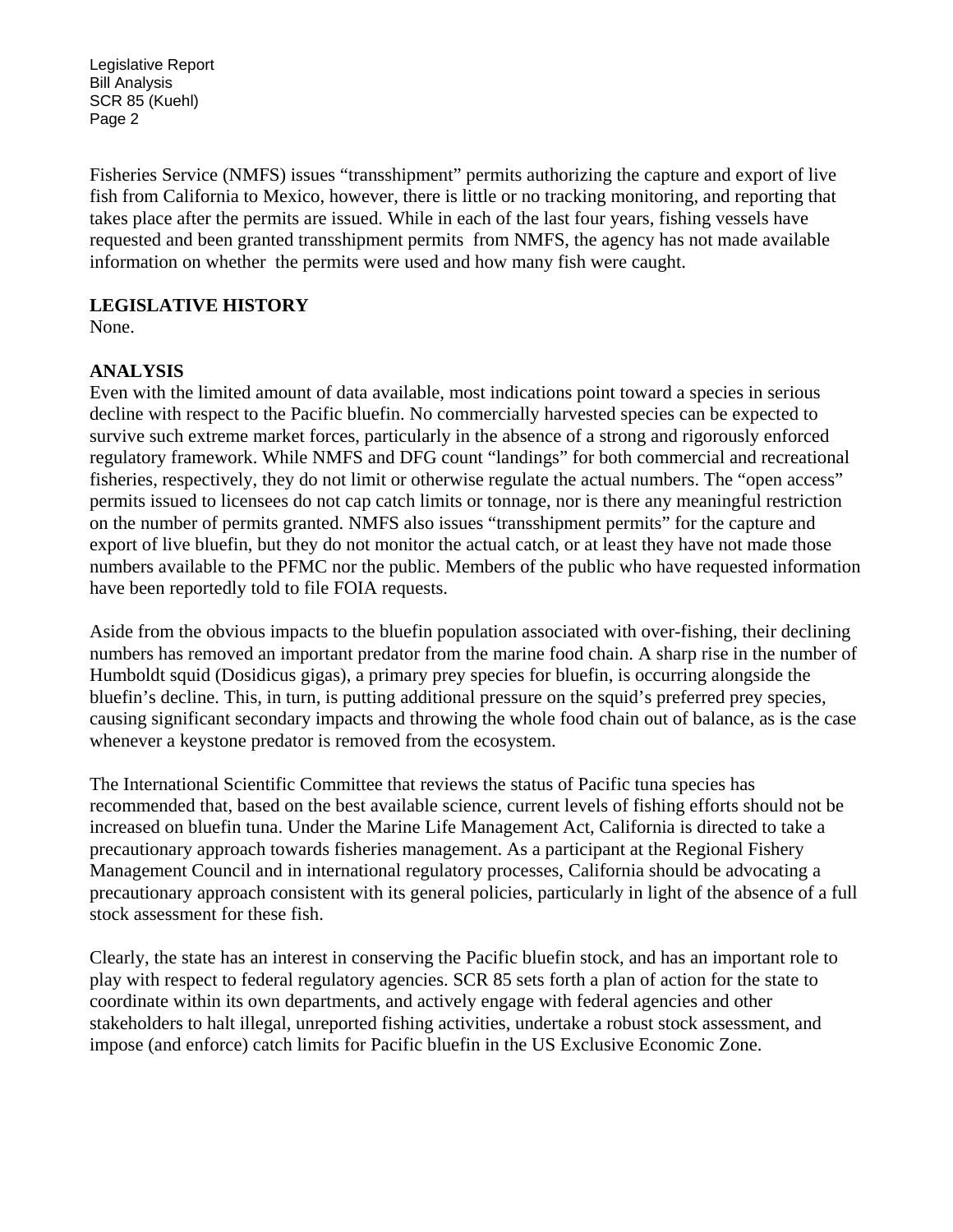Legislative Report Bill Analysis SCR 85 (Kuehl) Page 3

# **RECOMMENDED POSITION**

Staff recommends the Commission **Support** SCR 85.

# **SUPPORT/OPPOSITION (as of 4/08/08) Support for SCR 85:**

Natural Resources Defense Council World Wildlife Fund Monterey Bay Aquarium National Environmental Trust Blue Ocean Institute Tuna Research and Conservation Center Monterey Bay Aquarium Research Institute Hopkins Marine Station National Ocean Economics Program National Marine Fisheries Service Adaptive Defense Food & Agriculture Organization of the United Nations Ocean Conservancy National Oceanic and Atmospheric Association

# **Opposition to SCR 85:**

August Felando, J.D. Svein Fougner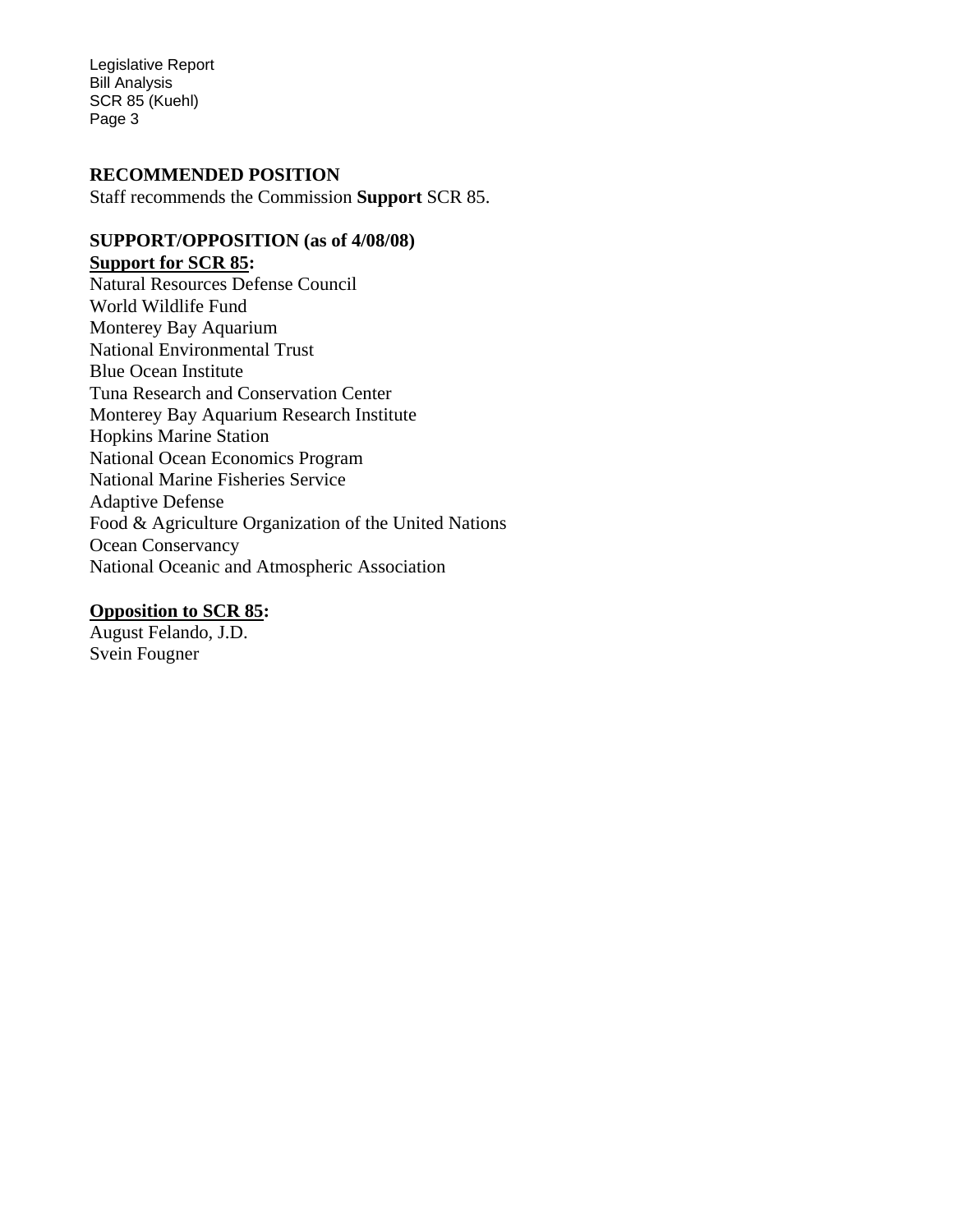#### AMENDED IN SENATE APRIL 2, 2008

# **Senate Concurrent Resolution No. 85**

#### **Introduced by Senators Kuehl, Migden, and Wiggins**

(Coauthors: Assembly Members DeSaulnier, Feuer,Jones, and Saldana)

February 26, 2008

Senate Concurrent Resolution No. 85—Relative to the Pacific bluefin tuna.

# legislative counsel' s digest

SCR 85, as amended, Kuehl. Pacific bluefin tuna.

This measure would seek the assistance of the Governor, *the Fish and Game Commission,* the Department of Fish and Game, and the Ocean Protection Council in initiating, at the highest international level, *the National Oceanic and Atmospheric Administration, the National Marine Fisheries Service, the Inter-American Tropical Tuna Commission, and the Western and Central Pacific Fisheries Council to work with the Pacific Regional Fishery Management Council and other appropriate authorities to achieve* the cessation of illegal, unreported, and unregulated bluefin tuna overfishing, the creation of marine protected areas *implementation of a robust stock assessment of Pacific bluefin tuna to evaluate and enhance conservation efforts for the status of this highly valuable resource*, and the imposition and enforcement of catch limits for countries fishing for Pacific bluefin tuna in the *United States* Exclusive Economic Zone.

Fiscal committee: yes.

- 1 WHEREAS, The Pacific bluefin tuna is rapidly approaching
- $\mathcal{L}$ the fate of the collapsed Atlantic bluefin tuna population, which
- 3 has diminished by 90 percent in the Atlantic Ocean and in the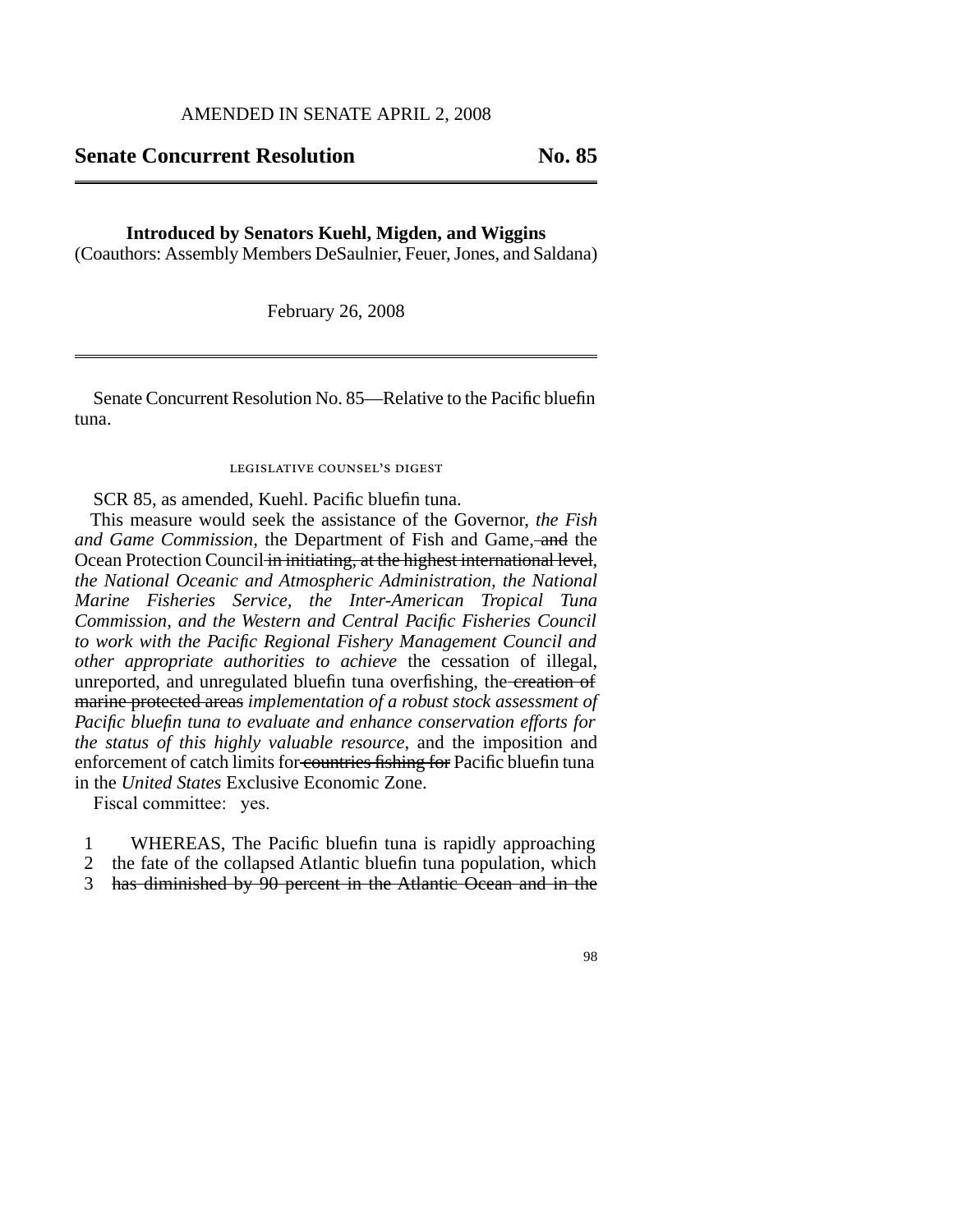1 Mediterranean Sea *has declined by more than 80 percent since*

2 3 *1975*, due to overfishing and the lack of effective conservation and protection efforts; and

4 WHEREAS, The coastal economic losses for California as a

5 6 *WHEREAS, The economic losses for California coastal communities as a*

7 *WHEREAS, The populations of all other bluefin tuna species,*

8 *except Pacific bluefin tuna have been declared overfished and*

9 *have been designated as "endangered" or "critically endangered"*

10 11 *by the International Union for Conservation of Nature (IUCN); and*

12 13 *WHEREAS, Complete information on the status of the Pacific bluefin tuna requires further study while emerging data suggests*

14 *the fishing pressure on this species is likely to increase due to the*

15 *high worldwide demand for bluefin tuna and the decreased supply*

16 *from Atlantic and Southern bluefin tuna populations; and* 

17 result of the diminishing bluefin tuna population in the Pacific

18 Ocean include decreased security of the pelagic (open ocean)

19 seafood market and fishing industry, decreased reliability and

20 productivity of coastal goods and services, and depletion of jobs

21 22 and income for those communities and stakeholders involved in the pelagic seafood fishing industry; and

23 WHEREAS, The commercial catch of Pacific bluefin tuna for

24 California's coast from 1950 to 1998 averaged 11,434,390 pounds

25 per year; however, since 1999, the average catch has spiraled down

26 to an average of 294,544 pounds of tuna per year, a devastating

27 drop; and

28 WHEREAS, Overfishing of the Pacific bluefin tuna, sparked

29 by increasing demand by countries around the world, poses an

30 imminent threat to California's coastal economy that has created

31 a need for global solutions to preserve the population of the species

32 for California; and

33 *WHEREAS, Overfishing has caused dramatic shifts in bluefin*

34 35 *tuna populations that have pushed the species closer to extinction on a global scale; and*

36 37 WHEREAS, The *potential* crisis facing the Pacific bluefin tuna population could portend future oceanic ecological losses because

38 of the loss of habitat and the inability of the ocean environment to

39 recover from a biological disruption of such significance that could

40 adversely affect the sustainability of current marine life; and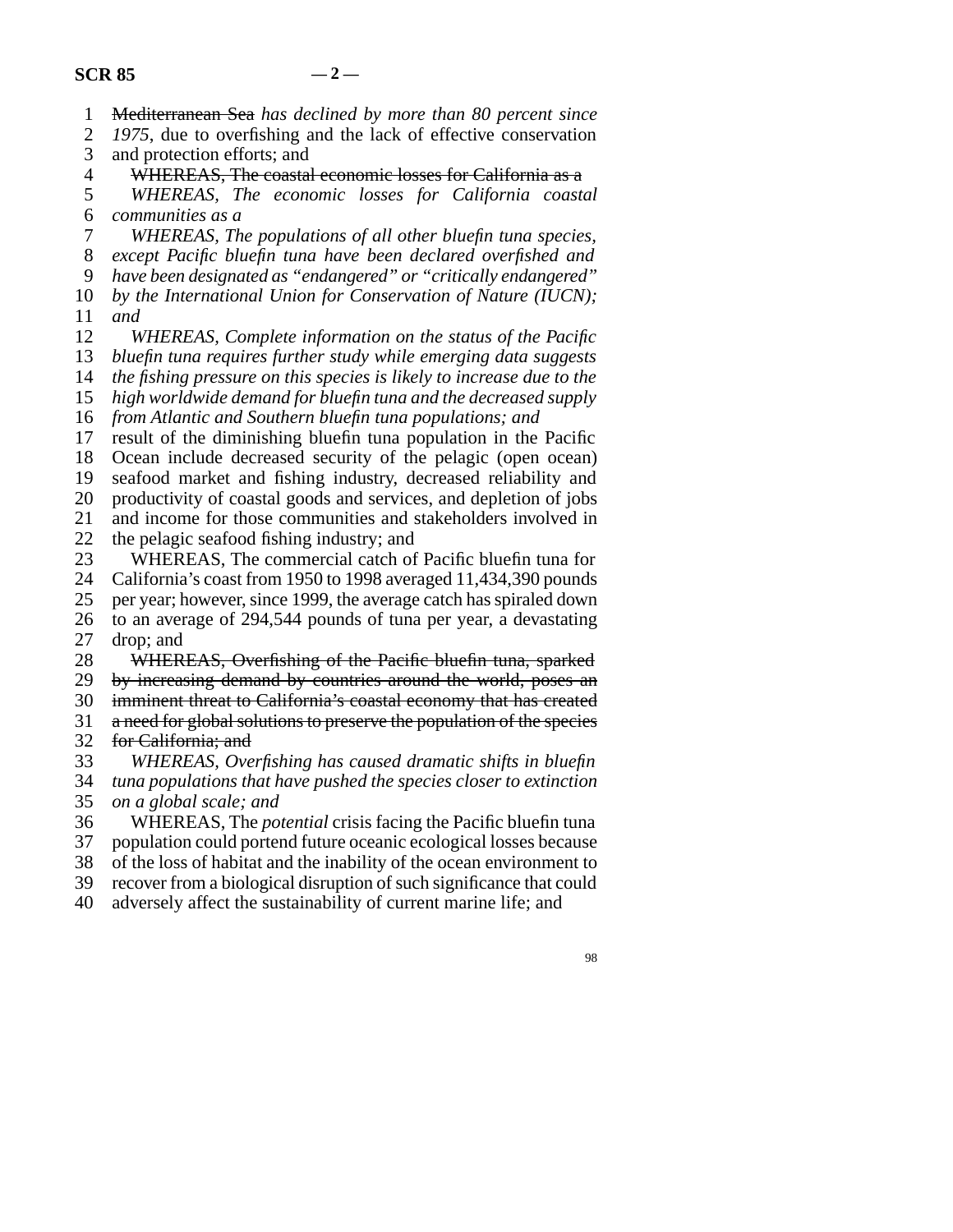1 2 WHEREAS, Without the abundance of the Pacific bluefin tuna

3 serving as predators along California's coastline, an environment is provided for the Humboldt squid (Dosidicus gigas) to invade

4 and devour marine life

5 6 7 8 9 10 *WHEREAS, The declining tuna population off California's coast is one of several factors accounting for the rising numbers of its prey, the Humboldt squid (Dosidicus gigas), which can invade and devour marine life in the tuna's absence*, thereby drastically altering the composition and structure of the pelagic community for the coast of California; and

11 WHEREAS, Tuna swim in enormous schools, often numbering

12 in the thousands, that allow modern fishing nets to scoop up *which*

13 *allows the capture of* entire schools of bluefin tuna, threatening

14 the survival of the *global* bluefin tuna population *populations* and

15 significantly facilitating overfishing of the bluefin tuna; and

16 17 WHEREAS, The Pacific bluefin tuna is a slow growing, *long-lived* endothermic fish that migrates thousands of miles across

18 the open ocean to feed and spawn; and

19 WHEREAS, The Pacific bluefin tuna is endangered *caught* by

20 21 the fishing fleets of nations that capture the tuna at their spawning

22 areas near Japan, Taiwan, and the Philippines before they have a chance to spawn, which further decimates the Pacific bluefin tuna

23 population; and

24 WHEREAS, The Pacific Fishery Management Council, which

25 manages fisheries that include highly migratory species, like tunas,

26 in the Exclusive Economic Zone, three to 200 miles off the coasts

27 of Washington, Oregon, and California, has difficulty enforcing

28 the federal Magnuson-Stevens Fishery Conservation and

29 Management Act and other laws that affect fisheries management

30 and which dictate catch limits of the Pacific bluefin tuna; and

31 WHEREAS, Research institutions that support and promote

32 bluefin tuna protection through governance stewardship include

33 the Monterey Bay Aquarium, the Monterey Bay Aquarium

34 Research Institute of Science and Engineering, the Blue Oceans

35 Institute, the National Environmental Trust, the World Wildlife

36 Fund, the Tuna Research and Conservation Center, Hopkins Marine

37 Station of Stanford University, the Ocean Conservancy, the

38 California Coastal Commission, the National Oceanic and

39 Atmospheric Administration, the Natural Resources Defense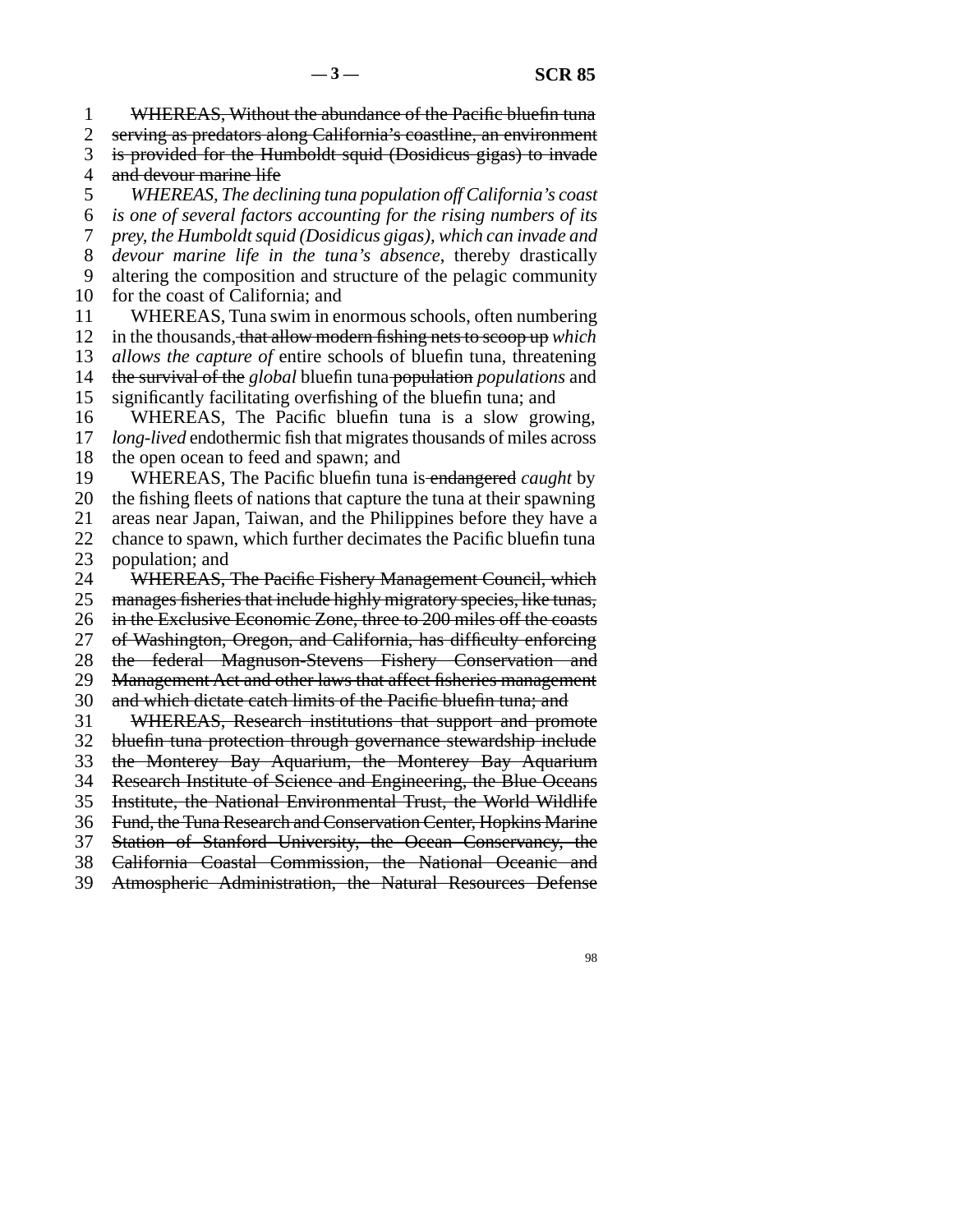1 2 3 4 5 6 7 8 9 10 11 12 13 14 15 16 17 18 19 20 21 22 23 24 25 26 27 28 29 30 31 32 33 34 35 36 37 Council, the Food and Agriculture Organization of the United Nations, and the National Marine Fisheries Service; now, therefore, *WHEREAS, Research institutions, agencies, and organizations that support and promote bluefin tuna protection range from local research institutes and state agencies, to federal organizations and nonprofits, to international councils and committees; and WHEREAS, The current national and international regulatory structure of undeclared fishing stocks is failing to provide prospective management and protection for the Pacific bluefin tuna population against growing pressures due to a lack of sufficient data which would allow full analysis of current and future threats throughout the migratory range of the species and help to prevent the collapse of the Pacific bluefin tuna as has been found in other bluefin tuna populations; now, therefore,* be it *Resolved by the Senate of the State of California, the Assembly thereof concurring,* That the state Legislature acknowledges the devastation to the pelagic community off California's coast from the mismanagement of the seriously imperiled Pacific bluefin tuna *potential devastation to the Pacific bluefin tuna* species, and supports efforts to recover and preserve the population; and be it further *Resolved,* That the Secretary of the Senate transmit copies of this resolution to the Governor, *the Fish and Game Commission,* the Department of Fish and Game, and the Ocean Protection Council, to seek their assistance in initiating, at the highest international level, the cessation of illegal, *the Ocean Protection Council, the National Oceanic and Atmospheric Administration, the National Marine Fisheries Service, the Inter-American Tropical Tuna Commission, and the Western and Central Pacific Fisheries Council to seek their assistance in working with the Pacific Regional Fishery Management Council and other appropriate authorities for the cessation of illegal,* unreported, and unregulated bluefin tuna overfishing, the creation of marine protected areas *implementation of a robust stock assessment for Pacific bluefin tuna to evaluate and enhance conservation efforts for the status of this highly valuable resource*, and the imposition and enforcement of catch limits for countries fishing for Pacific bluefin